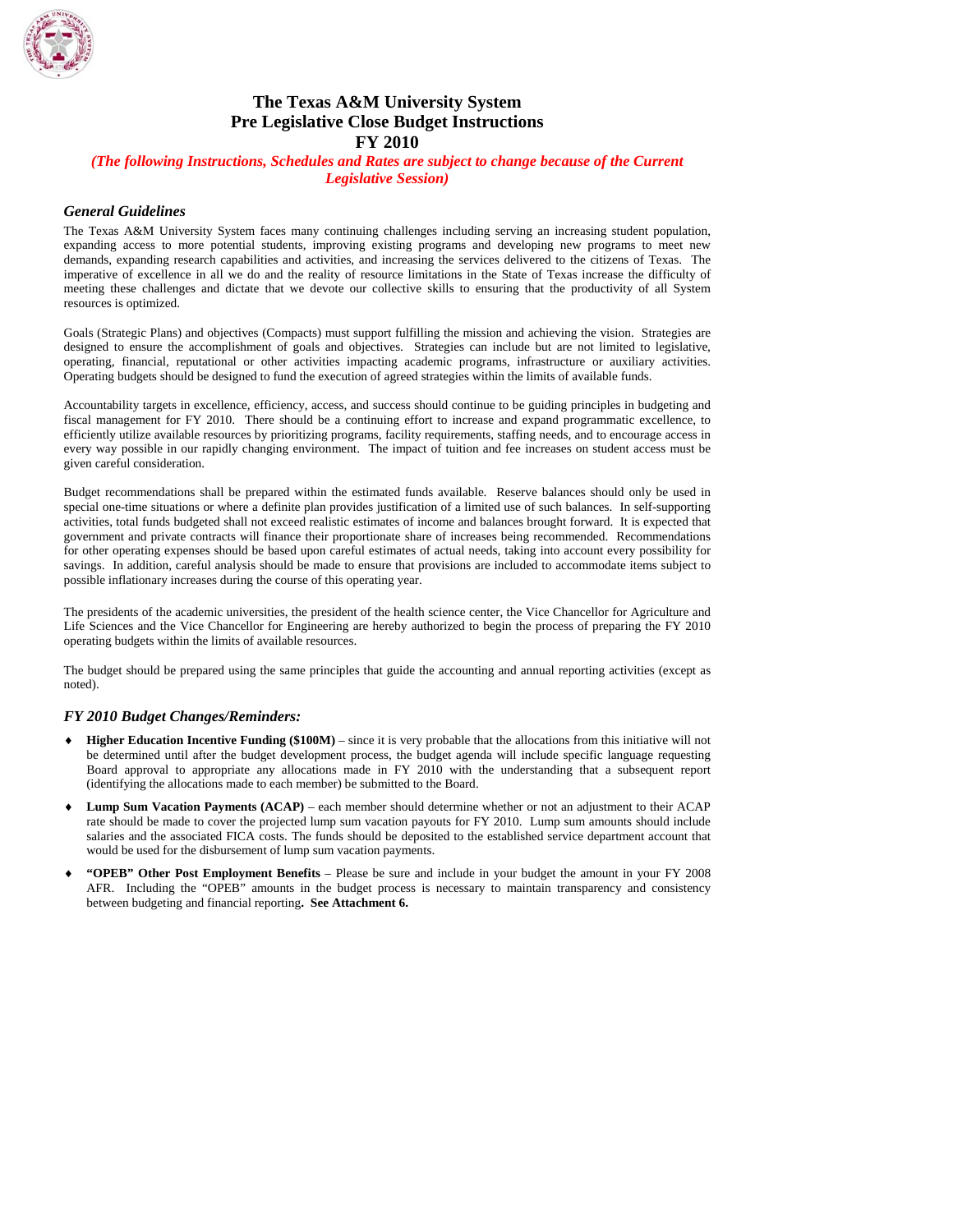

- **Service Department Activity Review Please review your institutions set-up of service department activities to ensure** accuracy & consistency. The information submitted during the budget process will be used as the basis for the Service Department agenda item. To aid in your review process, the System Office of Budgets and Accounting will provide a listing (by member) of all current service department activities. Please see page 4 for additional information.
- **Budget Patterns** there were no major changes to the revenue and expense patterns. Screen 557 in FAMIS can be used to view the System revenue and expense budget patterns.
- Investment Income Based on the projected investment return rates provided by Treasury Services on page 5, each member will be required to budget a realistic estimate of their FY 2010 investment income.
- ♦ **FY 2009 Projected Revenues, Expenses, & Transfers** As provided previously, each member will be required to provide a projection of their FY 2009 operational results. To aid in the process, the System Office of Budgets and Accounting will provide each member with an updated executive budget summary with FY 2009 year-to-date totals through April 2009. Projections will then need to be made for the final four months.
- **FTE Caps –** As part of the budget process, please keep in mind your institution's FTE cap (on appropriated funds) noted in the appropriation bill pattern. Each member will have an opportunity to submit a request to increase the cap at a later date. These requests will be consolidated and submitted to the Board via an agenda item for approval.
- Increase in the Federal Minimum Wage –Effective July 24, 2009, the minimum wage will increase to \$7.25/hour. (http://www.dol.gov/esa/whd/flsa/index.htm)
- **NACUBO function** Many higher education institutions and systems, throughout Texas and the nation, present their expenditure budget in a NACUBO function format instead of a natural category format. Although the budget presentation (executive summaries and the official budget books) will remain unchanged, presentations to other entities (THECB, LBB, etc.) may require the presentation of budgeted expenses by NACUBO function. During the budget review process we will review the expense budget by comparing actual and budgeted expenses by NACUBO function.

#### *Indirect Cost Funds (F&A Costs)*

As a reminder, during the  $80<sup>th</sup>$  Legislative Session, SB 1446 changed the way we account for indirect cost recovery funds. This bill removed the requirement that indirect cost recovery funds be accounted for as educational and general funds as previously prescribed by Sec. 51.009 of the Education Code. Therefore, you may want to refine the way in which these funds are segregated and accounted (i.e. ensuring that indirect cost funds used for salaries also pay the related benefits).

### *Calendar*

The FY 2010 budget calendar **(Attachment 1)** is provided for your information.

#### *Contact Information*

A contact list **(Attachment 2)** of System Office staff is provided for your information and use on issues relating to the FY 2010 budget preparation process. A System member budget contact list **(Attachment 3)** is provided to facilitate coordination between members during the budget process (i.e. to coordinate changes to joint appointments, coordinate transfer from/to accounts, etc.). A budget distribution list has been created that can be used to disseminate budget information. The address for this distribution list is sbo@tamu.edu .

#### *FAMIS Budget Module*

Estimates for the FY 2010 annual operating budget will be entered in the FAMIS budget module. Members not using FAMIS as their accounting system must enter their budget information in the FAMIS budget module. Contact FAMIS Services for specific capabilities or instructions regarding automated methods of obtaining budget information from other source systems. The *Budget Preparation User's Manual* and the *Budget Reports Manual* is available for printing from the FAMIS website (http://www.tamus.edu/offices/famis/usermanuals/).

### *B/P/P Preparation (Prep) Budget*

The B/P/P prep budget is the mechanism used to update individual personnel salaries. B/P/P will open the prep budget at the request of each System member. Per member's request, B/P/P will provide feeds from the prep budget to FAMIS on a twiceweekly basis (Tuesdays and Thursdays) beginning June 1, 2009. B/P/P will increase the frequency of feeds from prep budget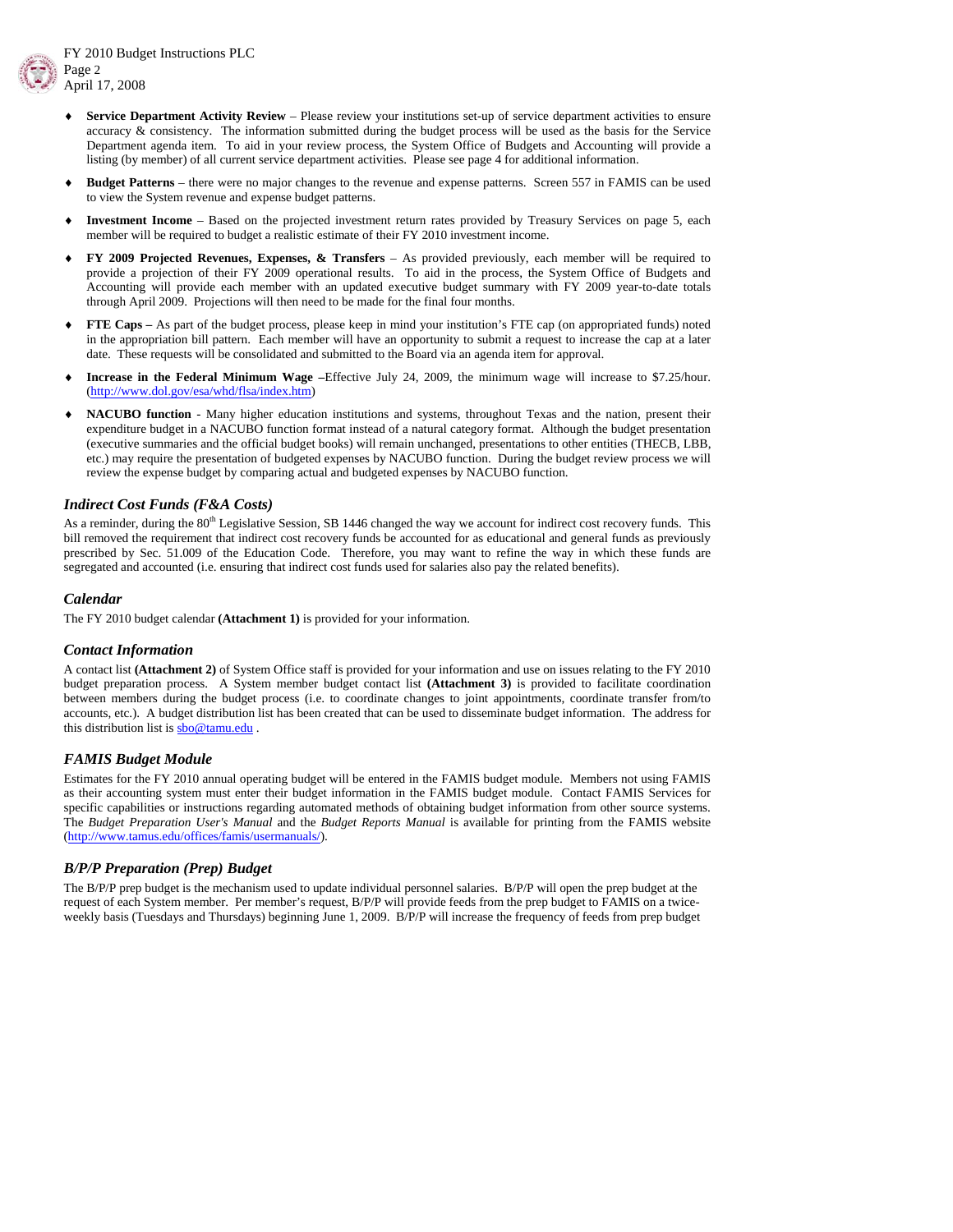

to FAMIS to a daily basis (Monday through Friday) at a date to be determined. Contact FAMIS Production to have the salary fields of the FAMIS budget module updated with new B/P/P prep budget numbers.

### *Salary Guidelines*

The Texas A&M University System desires to recruit and retain a qualified, aggressive, and innovative workforce at salary levels that match or exceed the salaries at peer institutions, agencies, and health science centers.

- CEO Salaries CEO salaries will be determined by the Chancellor at a later date. This information will be provided to CFOs when it becomes available.
- President's Salaries The portion of the president's salary funded from appropriated E&G funds must not exceed \$65,945. If a house is not provided, an amount not to exceed \$7,200 from appropriated funds may be provided in lieu of a house and utilities.
- Merit Increase A merit salary increase may be granted to an employee in recognition of superior performance that advances the purpose of the member's and the System's land-grant mission. Merit increases can be in the form of a merit raise (an increase added to the employee's salary base) or a merit payment (one-time lump sum payment). A merit increase may be awarded if: 1) a member has implemented a rule establishing criteria for the granting of merit salary increases; 2) an employee has been employed by the member for the six months immediately preceding the effective date of the merit salary increase; and 3) six months have elapsed since the employee's last merit salary increase. See System Regulation 31.01.08, *Merit Salary Increases* for further information.
- Faculty Salary Increases The General Appropriations Act for the FY 2010/2011 biennium does not include any additional funds for faculty salary increases nor does it include any mandated faculty salary riders. All faculty salary increases must be funded through other available revenue sources. In accordance with **Article III, Section 5.5**, salary increases for faculty or faculty equivalent employees of institutions of higher education shall be awarded on the basis of merit and performance in accepted activities. This shall not be interpreted so as to preclude salary adjustments designed to avoid salary inequities.
- Pay Plan Adjustments Adjustments to the range assignment in the pay plan for individual job classes will be made only when it can be demonstrated that current salary ranges are so out of line as to seriously impede the ability to compete effectively in the appropriate labor market.
- New Positions New positions may be created at the discretion of the CEO. Impacts to the FTE cap as set by the Legislature (General Appropriations Act) must be considered and addressed as necessary.
- ♦ Student Rates Rates for student workers and graduate assistants shall be established by the respective CEO. **Please keep in mind the recently passed federal legislation that provided for increases in the minimum wage.**
- Longevity pay Longevity pay will be paid at a rate of \$20 per month for each two years of lifetime service credit. The maximum monthly longevity amount caps on the 42<sup>nd</sup> year of service or a maximum of \$420/month.
- Hazardous Duty pay Hazardous duty pay will be paid at a rate of \$10 per month for each year of lifetime service credit. **During the 80th Legislature, Senate Bill 737 removed the \$300 cap for hazardous pay.**
- Salary Plans After reviewing the availability of funds for FY 2010 and beyond, CEOs should also consider the uncertain economic future of the State and how this uncertainty may affect salary opportunities for the institution/agency/health science center. CEOs should outline a salary plan for their institution/agency/health science center which should seek to meet the objectives noted above, meet legislative mandates and contingencies, and attempt to reward employees for meritorious performance within the limited resources available. Please notify Joseph Duron in the office of Budgets and Accounting if your salary plan has changed from what was submitted during the programmatic budget reviews. A summary report of each member's salary plan will be compiled and sent out for final review and comments.

#### *Proportionality*

In accordance with the General Appropriations Act, **Article IX, Section 6.08**, salaries, wages, and benefits paid from appropriated funds, including local funds and educational and general funds as defined in the Education Code, Sections 51.009 (a) and (c), shall be proportional to the source of funds. Note the 1.31 percent rate reduction and the 1.19 percent employer contribution amounts for ORP (supplemental ORP) are not subject to proportionality. Supplemental ORP is not funded by the state. Any funding source available to the institution/agency/health science center may be used for the supplemental ORP,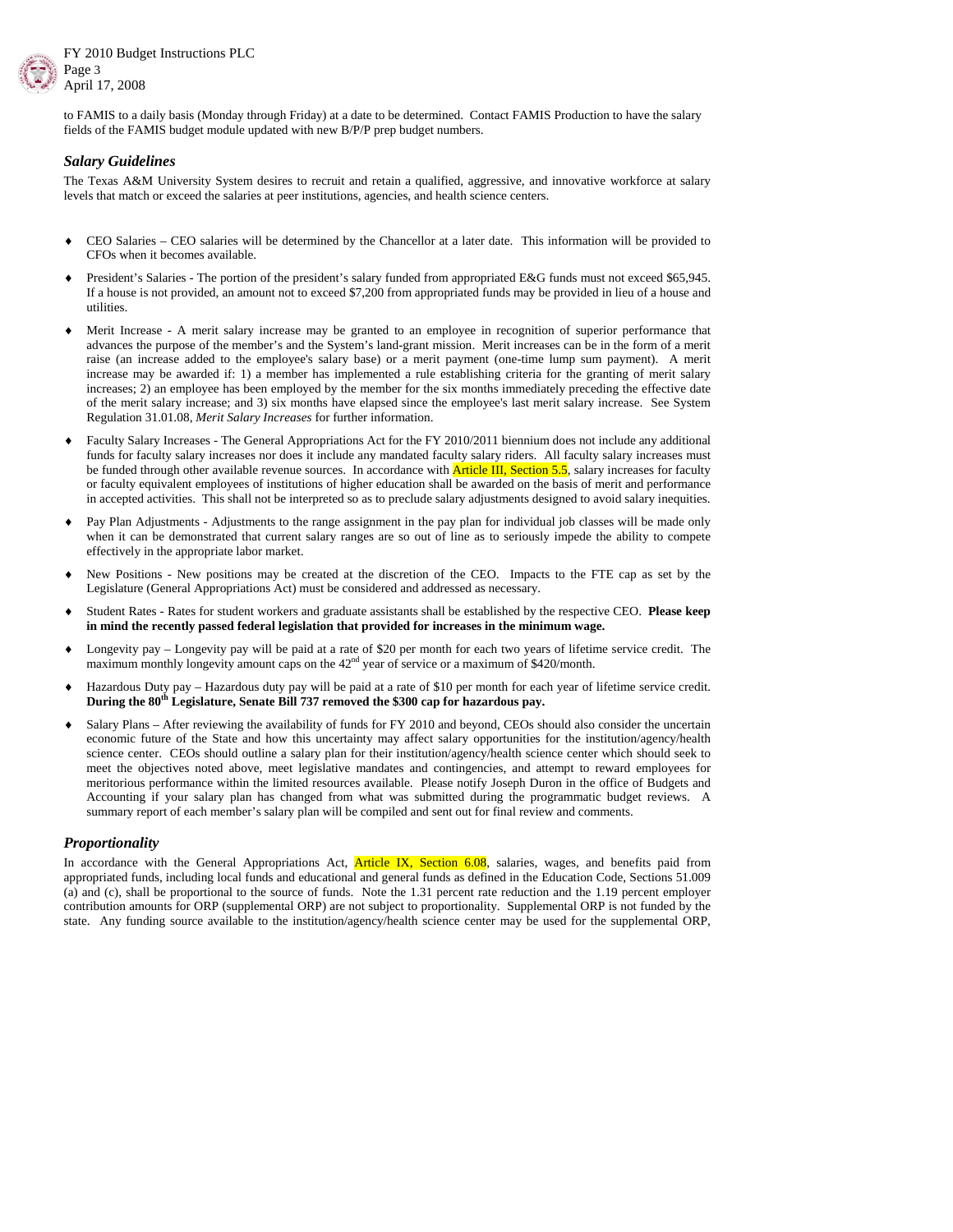



including available General Revenue and local funds held in the state treasury. See Accounting Policy Statement 011: Benefits to Be Proportional by Fund for more detail.

Each System member having General Revenue Fund appropriations and other sources of financing shall file with the Comptroller and the State Auditor a report demonstrating proportionality. The report shall be filed **before November 20th** following the close of the fiscal year for the salaries, wages, and benefits of the preceding year ended August 31 (Article IX, Sec.  $6.08$  (d)).

#### *Designated Service Departments*

Designated service departments are defined as departments or units operated for the benefit of one or more component units of an institution, agency, health science center, or system. Examples include a motor pool, feed supply center, laboratory supply center, computer center, copy center, and office supply center. Budgets shall be prepared with a realistic estimate of revenue and expenditures for the operation of the service department. Designated service departments will be displayed on the budgeted *Statement of Changes in Fund Balance* (FAMIS FDAR670) as a single line item indicating a net increase or decrease in designated expenditures. All designated service department accounts are required to be included in the operating budget. **Designated service department accounts will be submitted for Board approval as a separate agenda item.** 

#### *Budget Patterns*

The minimum detail required for revenue and expense estimates is categorized below. The specific object code ranges for each category can be found on FAMIS screen 557 (System Budget Pattern Maintenance). System members may budget revenues and/or expenditures **in more detail** by creating member pattern(s). Member pattern categories must roll up to single System pattern categories.

#### *System Revenue Categories*

Revenue estimates should be prepared in accordance with the categories listed below (System pattern). The specific object codes that are included in each category can be found on FAMIS screen 557. The System pattern name for FY 2010 is TAMUSRVP10. The actual revenue categories and any specific information relating to those categories are listed below.

- State Appropriations General Revenue the amount listed in the Method of Finance section as General Revenue of the General Appropriations Act.
- State Appropriations Benefits Paid by State Includes the following items:

Higher Education Group Insurance Premiums - Transfers from the Employees Retirement System (ERS) will be used to fund the state contribution for group insurance premiums (GIP) for employees and retirees paid from General Revenue funds. The maximum amount to be transferred from ERS for GIP can be found in the General Appropriations Act, Article **III**, pages III-35 and III-36. The funds appropriated for GIP contributions may not be used for any other purpose.

Benefits Paid Directly by the State - Estimates of the amount of direct state support that is anticipated for OASI matching, retirement contributions, unemployment compensation insurance (UCI), etc. This estimated amount should also be budgeted as expenditure within the 'benefit' category.

- State Appropriations Other Include state appropriations transferred from other state entities (e.g. Fund 006 transfers for TTI and Fund 036 transfers for TFS) or any amounts separately identified in the additional information following the bill pattern.
- Federal Appropriations
- Higher Education Fund (HEF) **See attachment 4** for allocation amounts.
- ♦ Available University Fund (AUF) The System Offices (SO) will be the only System member to budget AUF revenue. Although AUF is actually a transfer from the University of Texas System, it will be included in the budget as revenue. The AUF transferred to TAMU and PVAMU will be reflected as a transfer from SO to TAMU and PVAMU, respectively.
- Tuition State State tuition for FY 2010 will remain at \$50 per semester credit hour. The budgeted amount will be net of remissions and waivers and net of tuition discounts. The tuition budget should reflect the following set asides:

Texas Public Education Grant (TPEG) - The amount of resident state tuition revenue to be transferred from educational and general funds to designated funds for the Texas Public Education Grant Program is to be not less than 15% or more than 20% in FY 2010. The nonresident state tuition set aside is 3%.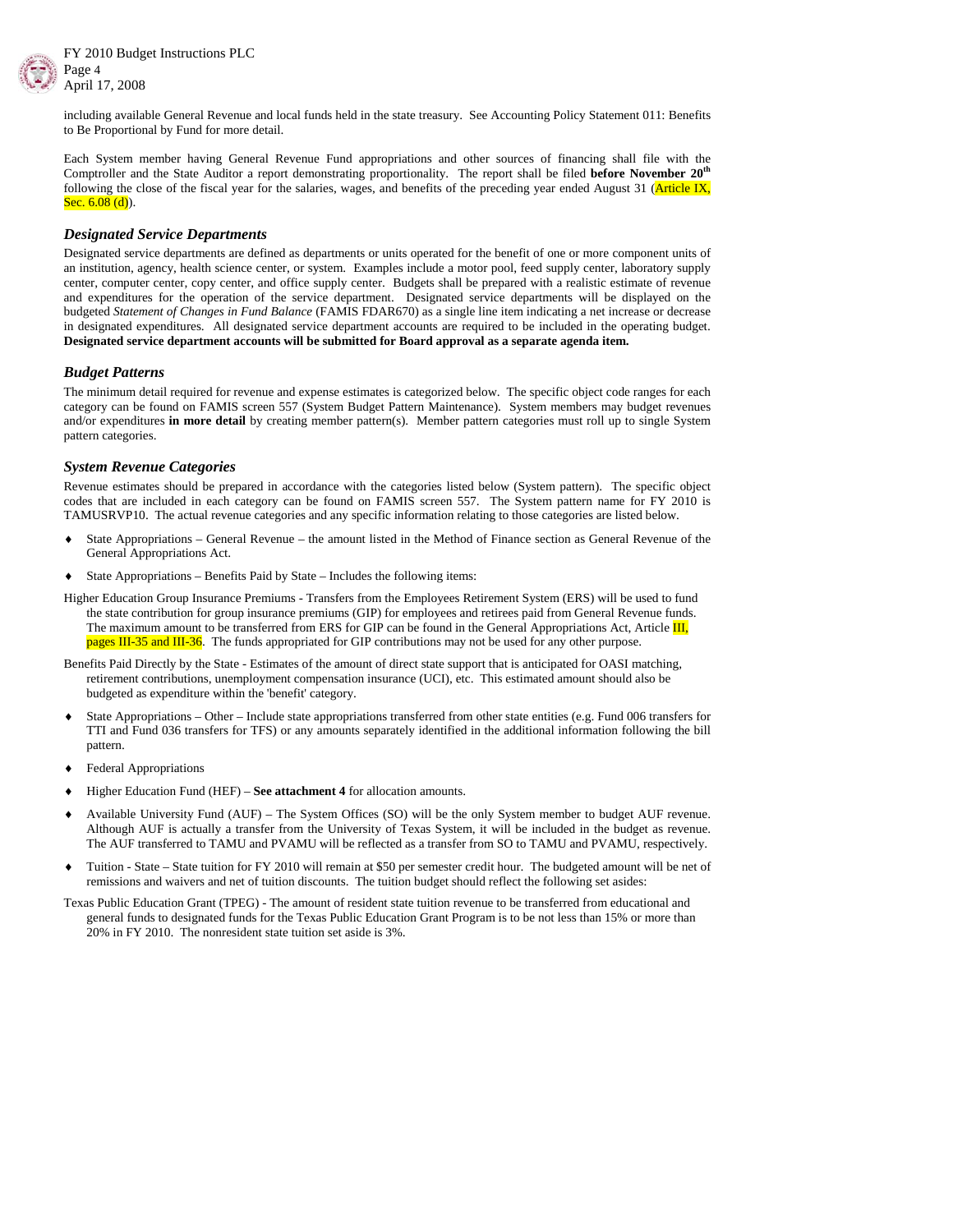- Medical school tuition The TAMHSC is required to set aside 2% of tuition charged to each resident student in a medical branch, school or college. These funds must be deposited in the State Treasury for the purpose of repaying student loans.
- Dental school tuition The TAMHSC is required to set aside 2% of tuition charged to resident dental school students (professional). These funds must be deposited in the State Treasury for the purpose of repaying student loans of dentists.
- Dental hygiene tuition The TAMHSC is required to set aside 2% of tuition charged to resident dental hygiene students. These funds must be deposited in the State Treasury for the purpose of repaying student loans of dental hygienists.
- Tuition Designated Designated tuition has no statutory maximum, however, it is limited to the amount approved by the Board of Regents. The budgeted amount will be net of remissions and waivers and net of tuition discounts. The tuition budget should reflect the following set asides:
- Resident undergraduate student assistance Institutions shall set aside not less than 20% of resident undergraduate designated tuition in excess of \$46 per semester credit hour. The 20% set aside includes the B-On-Time set aside described below.
- Resident graduate student assistance Institutions shall set aside not less than 15% of resident graduate (includes professional) designated tuition in excess of \$46 per semester credit hour.
- B-On-Time loan program Institutions shall set aside 5% of resident undergraduate designated tuition in excess of \$46 per semester credit hour. The amount of tuition set aside for the B-On-Time program is considered part of the amount required for the resident undergraduate student assistance described above. These funds must be deposited in the State Treasury.
- Fees Fee estimates will be net of remissions and waivers and net of tuition discounts.
- Remissions and Waivers The anticipated amount of tuition and fee 'remissions and waivers' will be budgeted as revenue. A corresponding scholarship and grant expense will be budgeted as an offset.
- Tuition and Fee Discounts and Allowances Tuition and fee discounting is required to avoid the double counting of revenue in the single column format. The discount reduces tuition and fee revenue to recognize only those funds received directly from the student and a third party payer, such as an employer or their parents. Enter the amount of restricted funds received that will be used to pay tuition and fees on behalf of students. Tuition discounts shall be entered as a contra revenue (negative revenue).
- Contracts and Grants Include a realistic estimate based on historical trends and information on future activities. It is acceptable to budget contracts and grants in one or several "lump sum" accounts (i.e. budget one account for Pell grants, one account for private contracts, etc.). Estimates of Advanced Technology Program (ATP)/Advanced Research Program (ARP) awards should be budgeted as a contract and grant revenue in the functional and general fund group in the first year of each biennium. Unexpended ATP/ARP funds will be included as a beginning balance in the second year of the biennium and will not be budgeted revenue. Also included in this category is indirect cost revenue.
- Gifts Include a realistic estimate of gifts based on historical trends and known information on future gifts.
- Sales and Services
- Investment Income For investment income on the System Endowment Fund and the Cash Concentration Pool, assume the following rates:

System Endowment Fund \$0.284208 per unit per year

Cash Concentration Pool 2.0%

- Other Operating Income (formerly Miscellaneous)
- Other Non-operating Income DO NOT BUDGET this category is a reporting category only used to capture actual nonoperating sources.

#### *System Expenditure Categories*

Expenditure estimates should be prepared in accordance with the categories listed below (System pattern). The specific object codes that are included in each category can be found on FAMIS screen 557. The System pattern name for FY 2010 is TAMUSEXP10. The actual expenditure categories and any specific information relating to those categories are listed below.

Salaries - Non Faculty - includes longevity pay and hazardous duty pay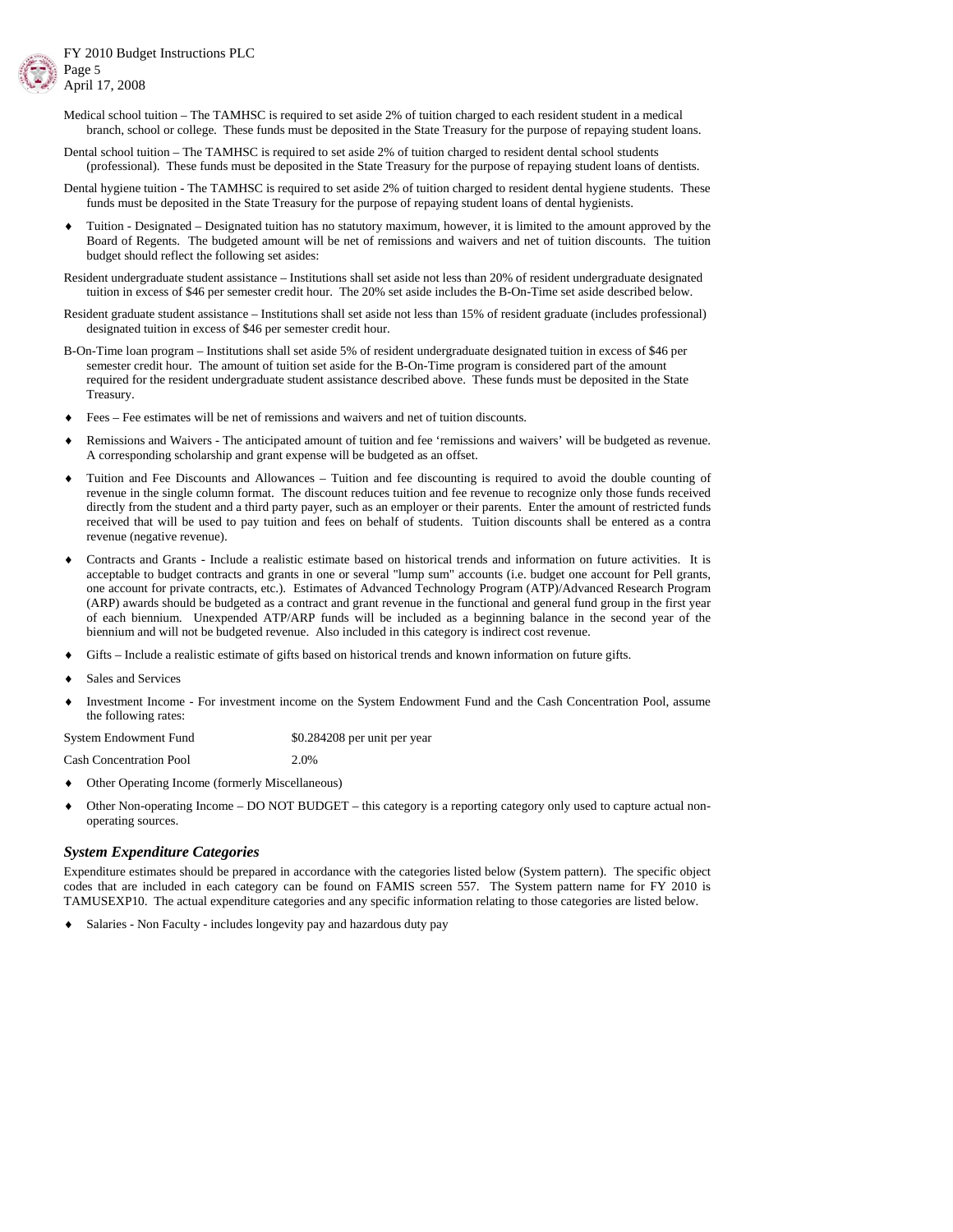

- $Salaries Faculty includes graduate assistants teaching (GAT) salaries$
- Wages
- **Benefits**

Estimate should include benefits to be paid directly by the State (should offset that portion of state appropriation revenue, see 'state appropriations' revenue category).

Social Security and Medicare Tax - Old Age and Survivors Insurance (OASI) and Old Age Health Insurance (OAHI), collectively known as FICA, will be withheld and matched at the rate of 7.65 percent. For calendar year 2009, members will withhold and match OASI (6.2 percent) on employees' wages up to \$106,800. For calendar year 2010, members should plan to withhold and match OASI on employee's wages up to an estimated \$111,300. Medicare tax (OAHI) will be withheld and matched at a rate of 1.45 percent on all earnings (no maximum). Graduate and undergraduate students (at least 1/2 time status) will be exempt from OASI and OAHI withholdings and matching.

#### Retirement:

Membership in the retirement system (TRS and ORP) will begin at the time of employment. *The 90-day wait is still applicable for employee group health insurance coverage.*

Teachers Retirement System (TRS) - The retirement contribution for employees participating in TRS is 6.58%.

 The employment of any new retirees will require the employer to fund the cost of BOTH the employee and employer retirement contribution amounts. This increased employer cost does not apply to retirees who were employed before September 1, 2005.

- Optional Retirement Program (ORP) The retirement contribution for employees participating in ORP is dependent upon hire date. Employees with an ORP start date on or before August 31, 1995 are provided the same contribution during FY 2010 as they received during FY 1995 (8.5%). All other employees participating in ORP are provided an employer contribution of 6.58%. A member may make a supplemental contribution from any source of funds in an amount not to exceed 1.92% for employees who began participating in the ORP on or after September 1, 1995. However, this election to modify the ORP employer contribution rate must be made at the beginning of the fiscal year and must apply to all eligible ORP employees.
- Workers' Compensation Insurance (WCI) Assessments for the System WCI fund is based on past claims experience. The rate represents a percent of payroll (i.e. .45 = .0045 x payroll). **See Attachment 7** for the rates

 Central Texas and San Antonio will pay based on the rate of the respective institution they have been affiliated with until they establish their own history.

- Property Rates: Premium is subject to increase pending the addition of additional facilities in FY 2010 or valuation adjustments. **See Attachment 7** for the rates
- Unemployment Compensation Insurance (UCI) Members are directed to determine an appropriate rate for UCI operations depending upon circumstances within the specific institution/agency/health science center. One technique that can be used to estimate the UCI rate is to determine the prior year's UCI amount as a percentage of total salaries paid. UCI shall be budgeted and operated as a designated service department.
- Group Insurance Premiums (GIP) –The amount of the employer contribution for each state employee will be prorated according to the sources of funds from which his/her salary is budgeted. Part-time employees will only receive one half of the State contribution for group insurance. Members may supplement part-time graduate students up to the full-time rate from non-appropriated funds. Retirees receive the full-time GIP rates regardless of their percent effort at the time of retirement. Active and retired employees who sign and submit a document to their employer indicating that they have health insurance coverage from another source are authorized to use the "Waiver" category (one half of the "employee only" state contribution) for optional insurance. Employees hired on or after 9/1/2003 are subject to a 90 day waiting period before they receive the GIP contribution. Institutions and agencies may supplement the GIP contribution from nonappropriated funds during the 90 day waiting period. The contribution begins the first month following the 90 day waiting period. Individuals are not entitled to one half the GIP contribution to purchase optional insurance if they are in the 'waiver'' category during this period. See **Attachment 7** for the rates
- Utilities Includes energy and water/wastewater. This category does NOT include telecommunications. Ensure your budget reflects the increasing energy costs.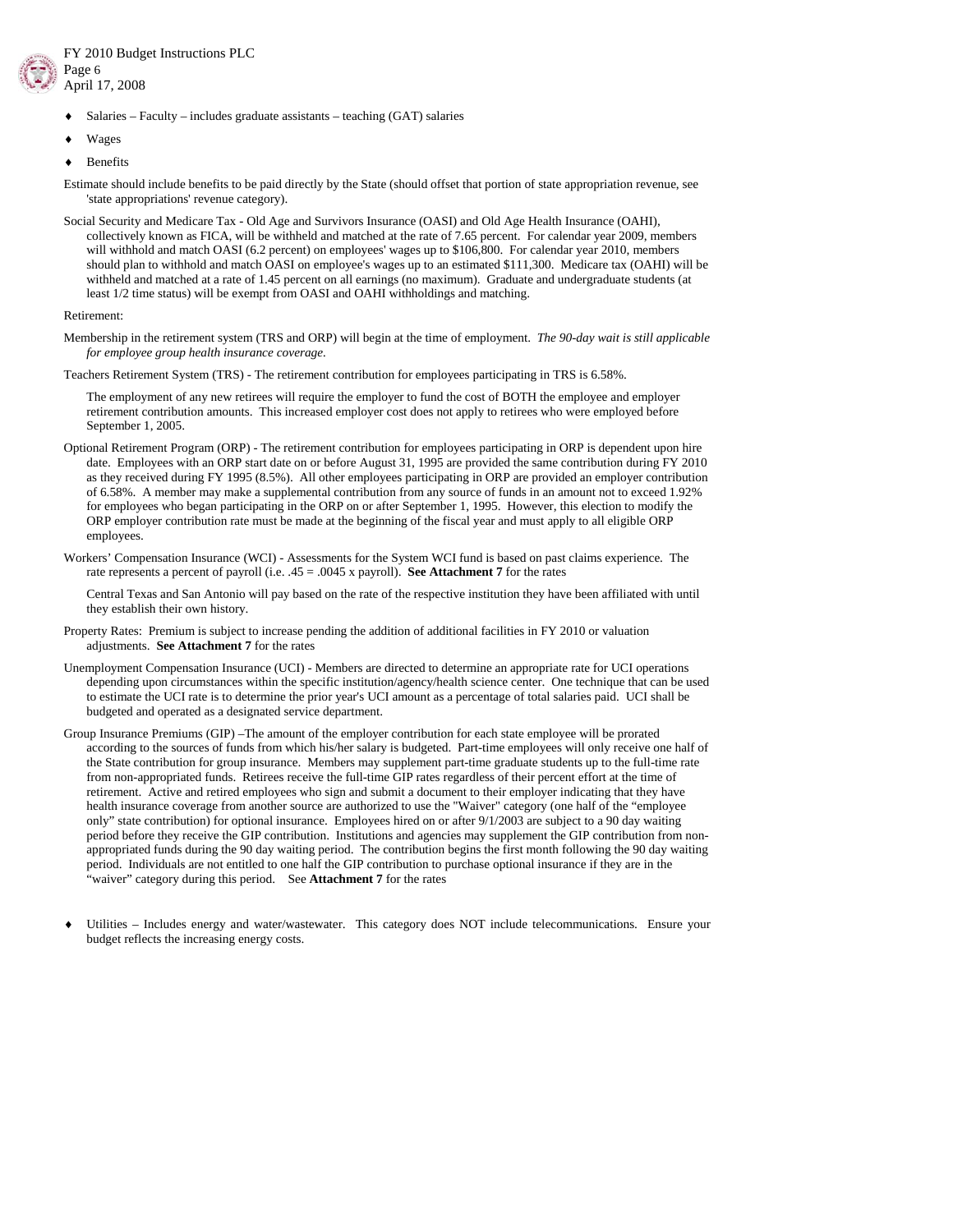

- FY 2010 Budget Instructions PLC April 17, 2008
	- Scholarships This category only includes scholarships related to students. The amount budgeted should include the amount budgeted in the revenue category 'remissions and waivers' as an offsetting expenditure (see 'remissions and waivers' revenue category above).
	- Scholarship Discount The discounting of scholarships is a mechanism used to offset the revenue reduction in the fund group to maintain the correct fund balance. Scholarship discounts shall be entered as a contra expense (negative expense) to correspond with the tuition discounts.
	- ♦ Operations and Maintenance The amounts budgeted for shared services (assessments for SO, TTVN, CIS) should be included in this category.
	- ♦ Claims and Losses This category is for self insurance claims and losses and will only be used by SO.
	- Capitalized Equipment previously expenditures in this category were included in the Operations and Maintenance category. This category represents the use of cash from operating accounts to purchase furniture or equipment.
	- Debt Service This category is for the expenditure of funds for debt service only (not funds transferred to SO for RFS debt service). SO will budget all debt service payments for the PUF and RFS debt programs. Include estimates in this category only if you are planning to expend funds directly for debt service (FAMIS object codes 6100 - 6199).
	- Other Non-operating Expense DO NOT BUDGET this category is a reporting category only used to capture actual nonoperating expenses.

#### *Member Budget Pattern Requirements*

- All members are required to have a member rollup pattern titled 'ROLLUP' even if there is only one member budget pattern.
- Salary categories must have an asterisk  $(*)$  as the last character of the description in order for the salary reallocator processing to work correctly.

### *Transfers*

Transfers shall be reflected in the budget to the extent that they affect current operating funds. Specific examples include the following:

- RFS Debt Service FY 2010 debt service estimates for the revenue financing program are prepared by the Office of Treasury Services. Initial estimates have been distributed to the budget contacts. If the schedules are revised by Treasury Services, the revised schedules will be distributed to CFO's and budget contacts. Any questions regarding these schedules should be directed to the Office of Treasury Services.
- Texas Public Education Grants (TPEG) Transfer TPEG from educational and general funds to designated funds.
- ♦ Available University Fund (AUF) SO shall transfer the appropriate amount of AUF to plant funds to pay PUF debt service. SO will also transfer \$82,500,000 of AUF to TAMU and \$12,150,000 to PVAMU.
- ♦ PUF Equipment Allocations (EA) SO will transfer \$3.5M to Tarleton State University, \$1.708 M to the Agriculture Program, \$2.192M to the Engineering Program, and \$5.4M to the Health Science Center (TAMHSC). **The Vice Chancellor for Agriculture and Life Sciences and the Vice Chancellor for Engineering shall submit to the System Office of Budgets and Accounting the amount that is to be distributed to each agency no later than June 1, 2009**. PUF Equipment Allocations will be budgeted by SO as a transfer out and will be budgeted by Tarleton, the agencies, and the TAMHSC as a transfer in. PUF EA funds will be received in designated accounts. PUF EA funds may be transferred out of designated accounts to plant funds for expenditure.

#### *Assessments*

Assessments shall be budgeted as an operating expense in the appropriate account(s). The following functions will be assessed by various organizations for FY 2010 **(see Attachment 5)**:

System Offices (SO) – The previous year the assessment only covered Treasury Services and Internal Audit. FY 2010 assessment covers the following services: Treasury Services, Internal Audit, Budgets & Accounting, FAMIS, BPP, Enterprise Software Initiatives, Benefits Administration, General Counsel, Office of Equal Opportunity, Research, and Federal Relations.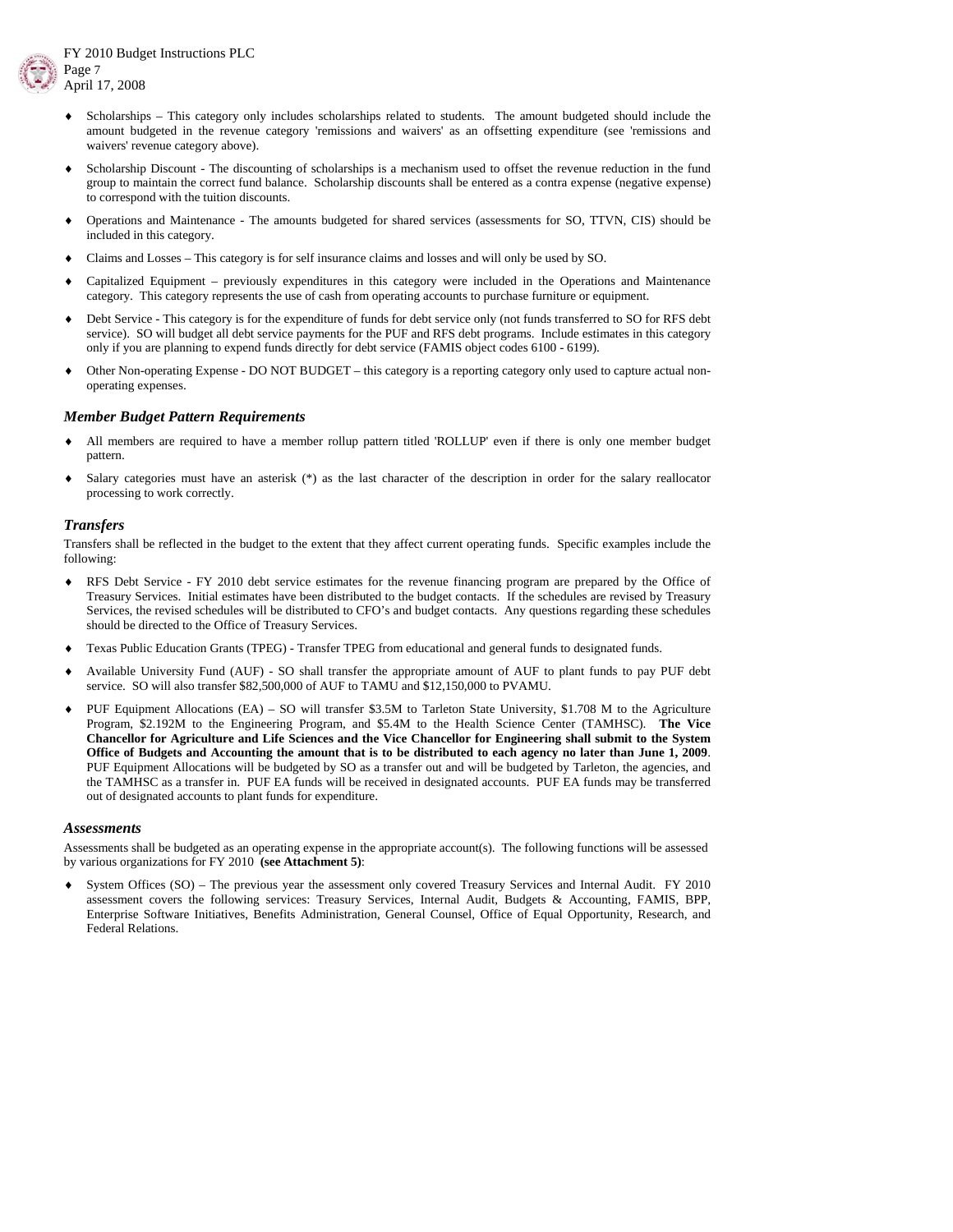



- ♦ TAMU Computing and Information Systems (CIS) Includes the TAMU CIS support for FAMIS. The TAMU CIS assessment will be billed monthly. FAMIS printing will be billed based on actual use. A print estimate has been provided for your information.
- ♦ TTVN/Wide Area Data Network (WAN) This assessment provides for each member's commodity Internet, Internet2 Abilene, TAMUS wide intranet, intranet connection to the University of Texas System THENet network (TXBB), and video conferencing services. It will be billed monthly.

#### *Beginning Balances*

Estimated FY 2010 beginning fund balances by fund group will be determined by the amounts submitted in the supplemental budget information file **(see sample in Attachment 8)**. An Excel version of this template will be provided later. The balances entered are projections of your fund balances as of August 31, 2009.

### *Use of Reserves*

Reserves should only be used to fund one-time expenditures that will result in future cost reductions or increases in income or expenditures of carryover balances (e.g. ATP/ARP, special items, etc.). Any use of reserves to support the FY 2010 operating budget (e.g. expending remaining ATP/ARP funds or special item funds) should be included in the beginning fund balances as entered in the FAMIS budget module (entered on screens 589/599, SL Begin Balance line). Attachment 6 will be submitted to SOBA no later than the budget due date (see budget calendar). Each CEO must be prepared to justify the use of reserves for operating expenses.

### *Budget Review*

The System Office of Budgets and Accounting will review all budgets prior to the review by the Chancellor and subsequent submission to the Board. Each member will be required to provide a brief narrative (to be included in the Executive Summary) to summarize the overall budget submission for FY 2010.

### *Executive Summary/Board Presentation*

The System Office of Budgets and Accounting will prepare an Executive Summary of the proposed budgets which will be provided to the Chancellor for review. Copies of the Executive Summary will also be provided to each System member CEO and CFO.

Copies of the Executive Summaries will be distributed to the Board of Regents prior to the Board Meeting and will be used as the basis for the FY 2010 budget approvals. CEOs should be prepared to address any specific budgetary questions relating to their budget. Any changes in information to be submitted to the Board as determined by the Board Finance Committee will be relayed to CEOs and CFOs.

### *Budget Distribution*

Upon Board approval, the System Office of Budgets and Accounting will coordinate the collection and distribution of budgets in accordance with the Education Code, the General Appropriations Act, and any other state requirements; and add the FY 2010 Executive Summary and the FY 2010 Operating Budget Statement of Changes in Fund Balance (budget lead schedule) to the TAMUS Operating Budget web site.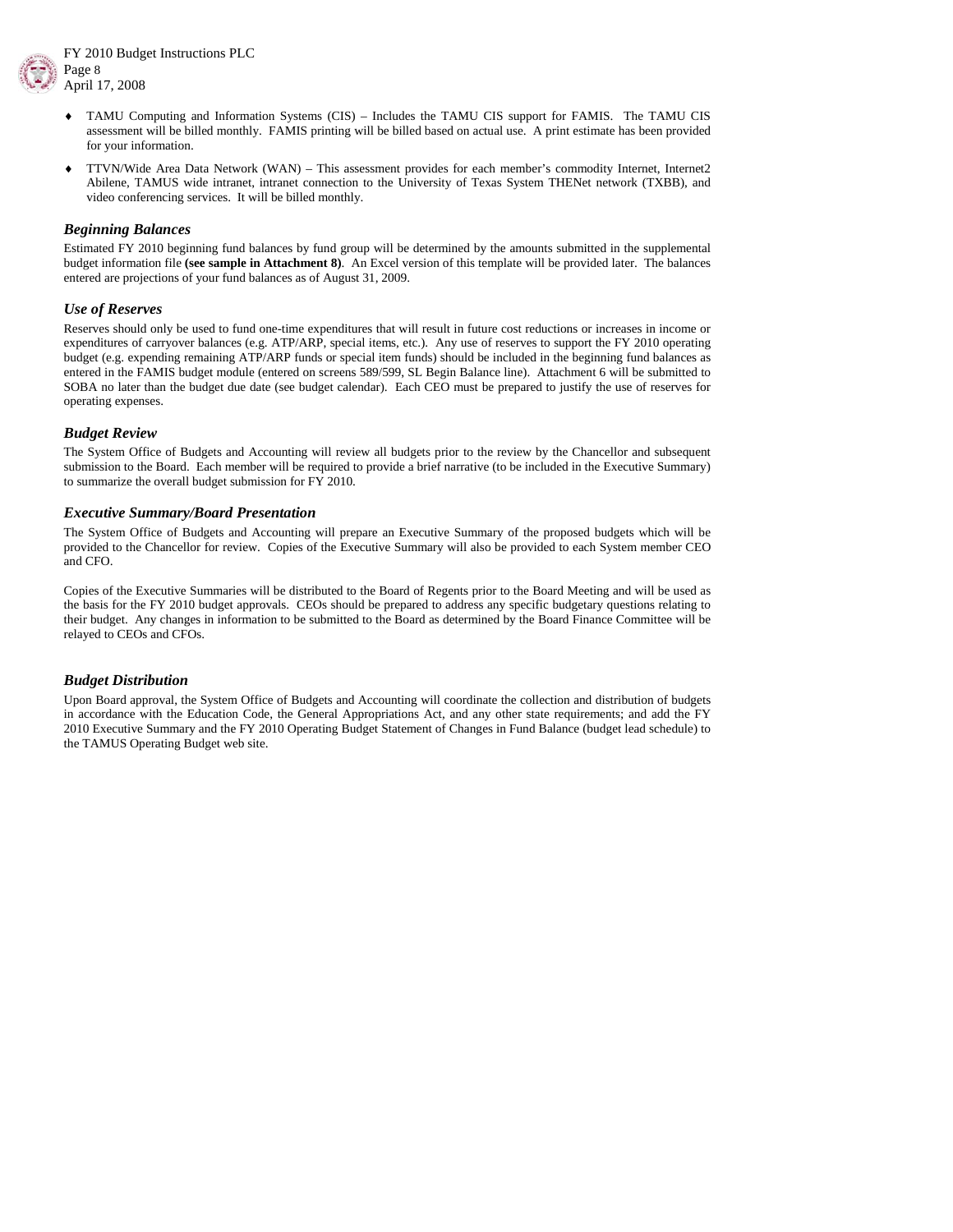

# **The Texas A&M University System FY 2010 Budget Calendar**

| January 22-23 | Budget guidelines presented to the Board for approval                                                                                                                      |  |  |  |  |
|---------------|----------------------------------------------------------------------------------------------------------------------------------------------------------------------------|--|--|--|--|
| April/May     | Programmatic budget review presentations to the Chancellor and/or Board Committees on Finance<br>and Academic and Student Affairs                                          |  |  |  |  |
| May 21-22     | Tuition and fee requests presented to the Board for approval                                                                                                               |  |  |  |  |
| June 1        | Vice Chancellor's for Agriculture and Engineering to submit to the System Office of Budgets and<br>Accounting PUF equipment allocations to each agency                     |  |  |  |  |
| June 3        | Updated Executive Budget Summary (through May) distributed                                                                                                                 |  |  |  |  |
| June 19       | Preliminary budgets and supplemental items submitted to the System Office of Budgets and<br>Accounting for review:                                                         |  |  |  |  |
|               | Supplemental Items:<br>Projected FY2009 Actuals<br><b>GR Reconciliation Worksheet</b><br>Est. Beginning Balances Worksheet<br><b>Budget Narrative</b><br>Salary Merit Plan |  |  |  |  |
| July 15       | FY 2010 preliminary budgets and Executive Summary reviewed by the Chancellor                                                                                               |  |  |  |  |
| July 31       | FY 2010 Executive Budget Summary provided to the Board                                                                                                                     |  |  |  |  |
| Mid August    | FY 2010 Budget presented to the Board for approval                                                                                                                         |  |  |  |  |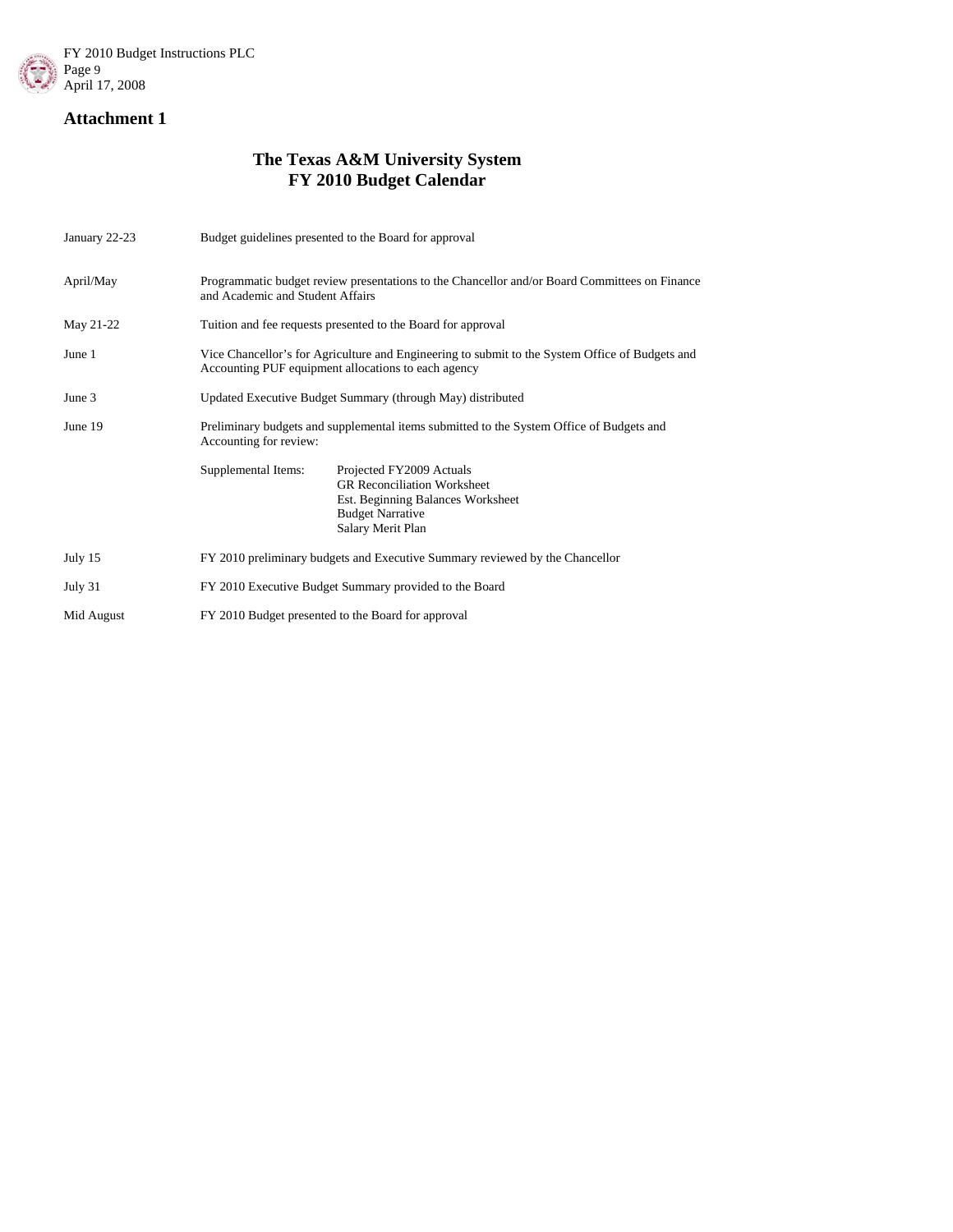



### **The Texas A&M University System Budget Contact List FY 2010**

| <b>System Office of</b> | <b>Functional Area</b>            | <b>Phone</b>     | E-mail                 |
|-------------------------|-----------------------------------|------------------|------------------------|
| <b>Budgets and</b>      |                                   |                  |                        |
| <b>Accounting</b>       |                                   |                  |                        |
| B. J. Crain             | Policy                            | $(979)$ 458-6100 | bjcrain@tamu.edu       |
| Joseph Duron            | Policy, procedure, and calendar   | $(979)$ 458-6110 | duron@tamu.edu         |
| Wade Wynn               | Procedures, reports and analysis  | $(979)$ 458-6113 | wadewynn@tamu.edu      |
| Jarrett Eisenrich       | Procedures, reports and analysis  | $(979)$ 458-6017 | j-eisenrich@tamu.edu   |
|                         |                                   |                  |                        |
| <b>FAMIS Services</b>   |                                   |                  |                        |
| <b>FAMIS</b> Production | FAMIS Budget Reports and          | $(979)$ 458-6470 | famisprod@tamu.edu     |
|                         | Programs                          |                  |                        |
| <b>FAMIS Help</b>       | <b>FAMIS Budget Module</b>        | $(979)$ 458-6464 | famishelp@tamu.edu     |
|                         |                                   |                  |                        |
| B/P/P                   |                                   |                  |                        |
| Randy Guillot           | B/P/P                             | $(979)$ 458-6300 | randy-guillot@tamu.edu |
| <b>B/P/P</b> Production | <b>B/P/P Reports / Production</b> | $(979)$ 458-6301 | bpp-prod@tamu.edu      |
|                         |                                   |                  |                        |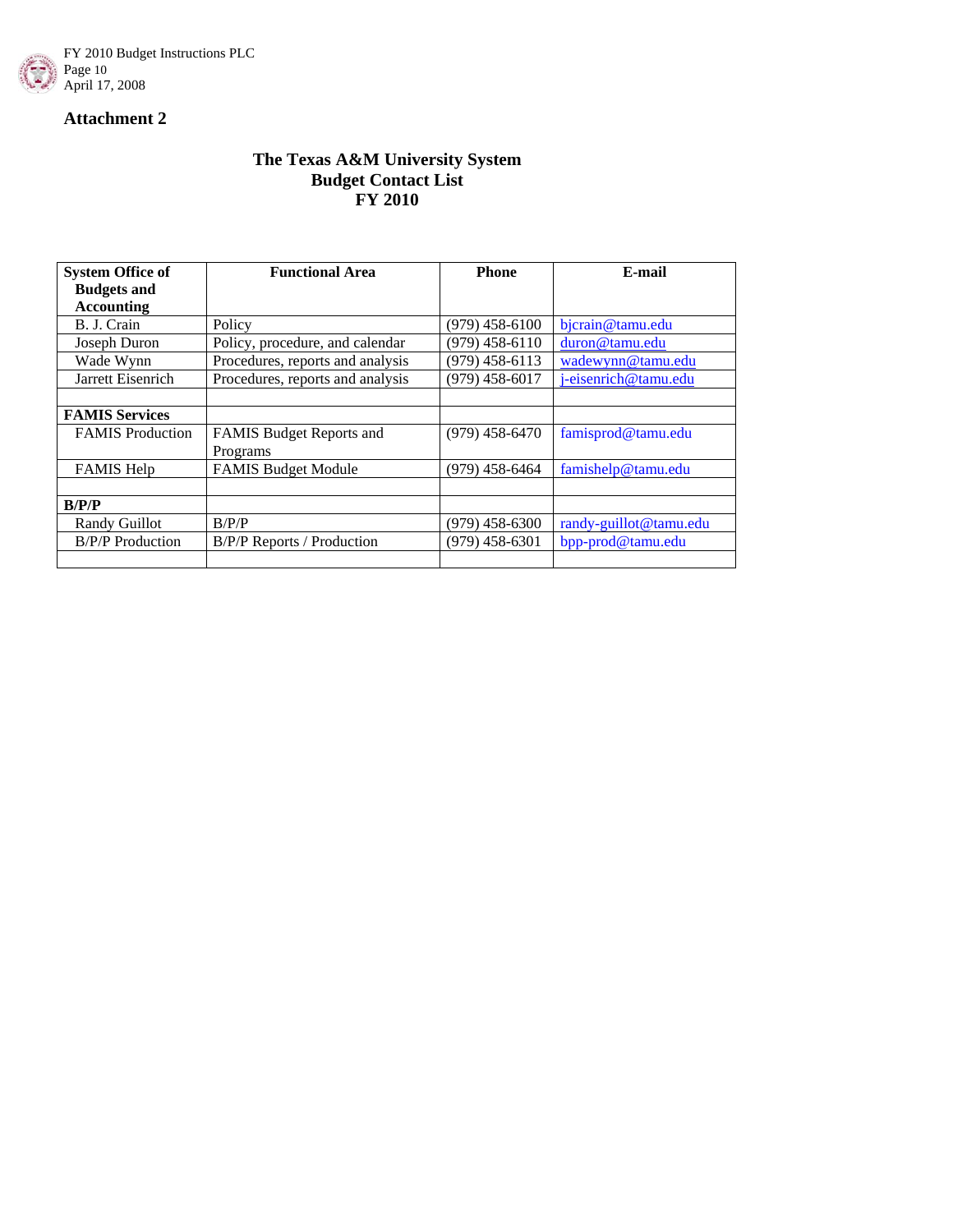

### **The Texas A&M University System Member Budget Contact List FY 2010**

| <b>Member</b>        | <b>Primary Contact</b> | <b>Phone</b> | e-mail                           |
|----------------------|------------------------|--------------|----------------------------------|
|                      |                        |              |                                  |
| <b>PVAMU</b>         | <b>Betty Ricks</b>     | 936-261-2201 | baricks@pvamu.edu                |
|                      | Rod Mireles            | 936-261-1905 | rmireles@paymu.edu               |
|                      | Diane Alexander        | 936-261-2202 | dtalexander@pvamu.edu            |
| <b>TARLETON</b>      | Sandra Cox             | 254-968-9877 | cox@tarleton.edu                 |
| <b>TAMU-CT</b>       | Gaylene Nunn           | 254-519-5458 | nunn@tarleton.edu                |
| <b>TAMIU</b>         | Fred Juarez            | 956-326-2448 | fredjuarez@tamiu.edu             |
| <b>TAMU</b>          | Kelli Holt             | 979-845-8145 | kholt@vpfn.tamu.edu              |
| <b>TAMUG</b>         | Susan Lee              | 409-740-4533 | lees@tamug.edu                   |
| TAMU-C               | Alicia Currin          | 903-886-5034 | alicia_currin@tamu-commerce.edu  |
| TAMU-CC              | Kemberly Wedgeworth    | 361-825-2615 | kemberly.wedgeworth@tamucc.edu   |
| TAMU-K               | Paula Hanson           | 361-593-2897 | p-hanson@tamuk.edu               |
| <b>TAMU-SA</b>       | <b>Ken Mitts</b>       | 210-313-0772 | Kenneth.mitts@tamuk.edu          |
| <b>TAMU-SA</b>       | Joe Garcia             | 361-593-6208 | Jose.garcia02@tamuk.edu          |
| <b>TAMU-T</b>        | Joan Beckham           | 903-223-3005 | joan.beckham@tamut.edu           |
| <b>WTAMU</b>         | Pamela Pandolfi        | 806-651-2092 | pdickerson@mail.wtamu.edu        |
| <b>AgriLife RSCH</b> | Debra A. Cummings      | 979-845-4783 | dacummings@ag.tamu.edu           |
| AgriLife EXT         | Kay Schubert           | 979-845-1495 | kschuber@ag.tamu.edu             |
| <b>TEES</b>          | <b>Yvonne Poston</b>   | 979-458-7489 | y-poston@tamu.edu                |
| <b>TEEX</b>          | John Skrabanek         | 979-458-6902 | john.skrabanek@teexmail.tamu.edu |
| <b>TFS</b>           | <b>Travis Zamzow</b>   | 979-458-6643 | tzamzow@tfs.tamu.edu             |
| <b>TTI</b>           | Don Bugh               | 979-845-1715 | d-bugh@tamu.edu                  |
| <b>TVMDL</b>         | Ralph Cobb             | 979-845-9003 | r-cobb@tvmdl.tamu.edu            |
| <b>TAMHSC</b>        | Raye Milburn           | 979-862-1450 | r-milburn@tamu.edu               |
| System Office        | Joseph Duron           | 979-458-6110 | duron@tamu.edu                   |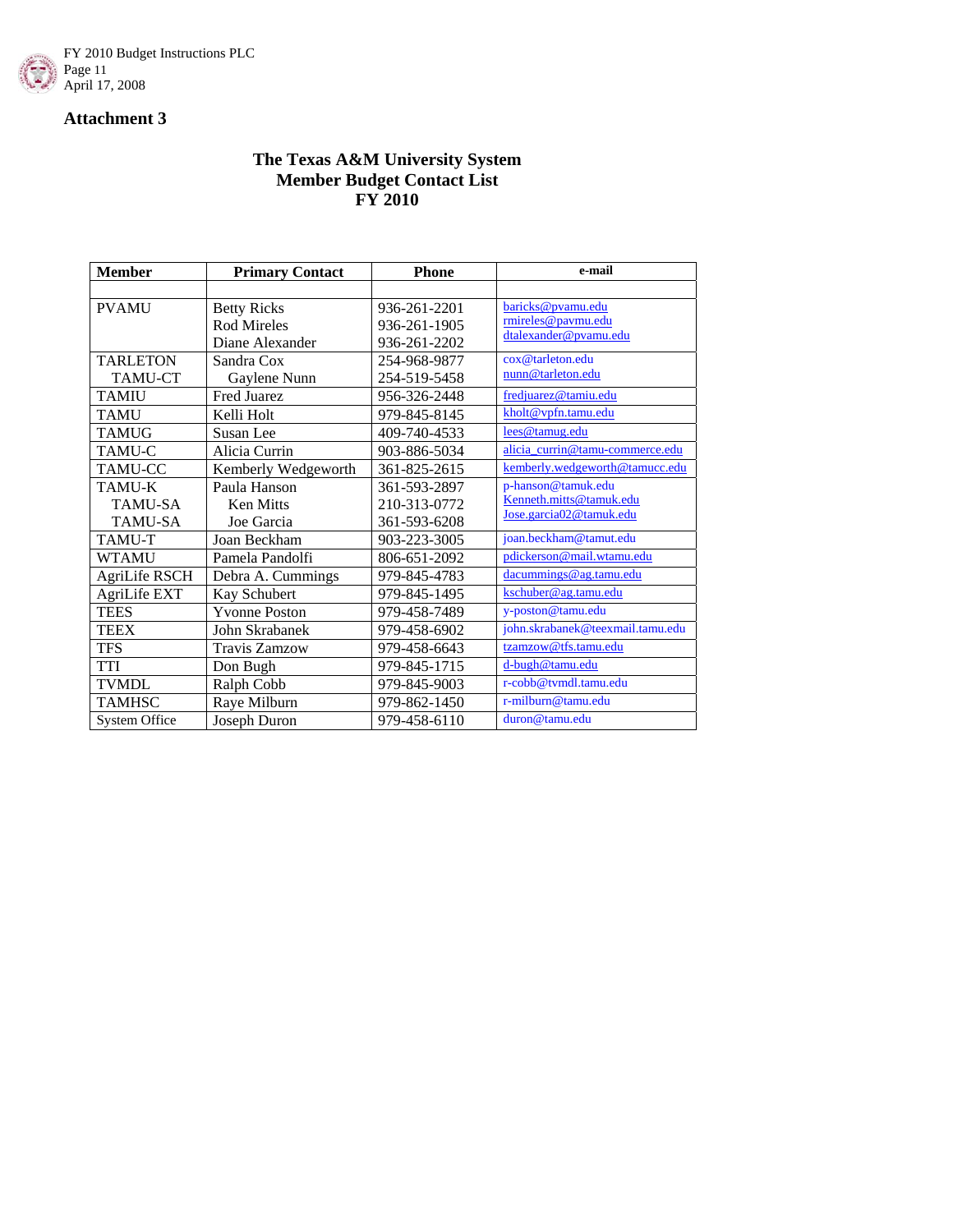

### **The Texas A&M University System HEF Allocations**

|                |    | Proposed in HB 4535 |    |                |    |            |    |            |  |
|----------------|----|---------------------|----|----------------|----|------------|----|------------|--|
|                |    | <b>FY 2010</b>      |    | <b>FY 2011</b> |    | FY 2012    |    | FY 2013    |  |
| <b>TAMIU</b>   | \$ | 3,202,241           | \$ | 3,796,436      | \$ | 3,796,436  | \$ | 3,796,436  |  |
| <b>TAMU-C</b>  |    | 5,684,047           |    | 5,193,232      |    | 5,193,232  |    | 5,193,232  |  |
| <b>TAMU-CC</b> |    | 8,471,116           |    | 7,139,067      |    | 7,139,067  |    | 7,139,067  |  |
| <b>TAMU-K</b>  |    | 5,167,540           |    | 5,046,885      |    | 5,046,885  |    | 5,046,885  |  |
| <b>TAMU-T</b>  |    | 1,684,587           |    | 1,307,907      |    | 1,307,907  |    | 1,307,907  |  |
| <b>WTAMU</b>   |    | 4,886,159           |    | 4,652,995      |    | 4,652,995  |    | 4,652,995  |  |
| <b>TOTAL</b>   | ¢  | 29,095,690          | \$ | 27,136,522     | \$ | 27,136,522 |    | 27,136,522 |  |

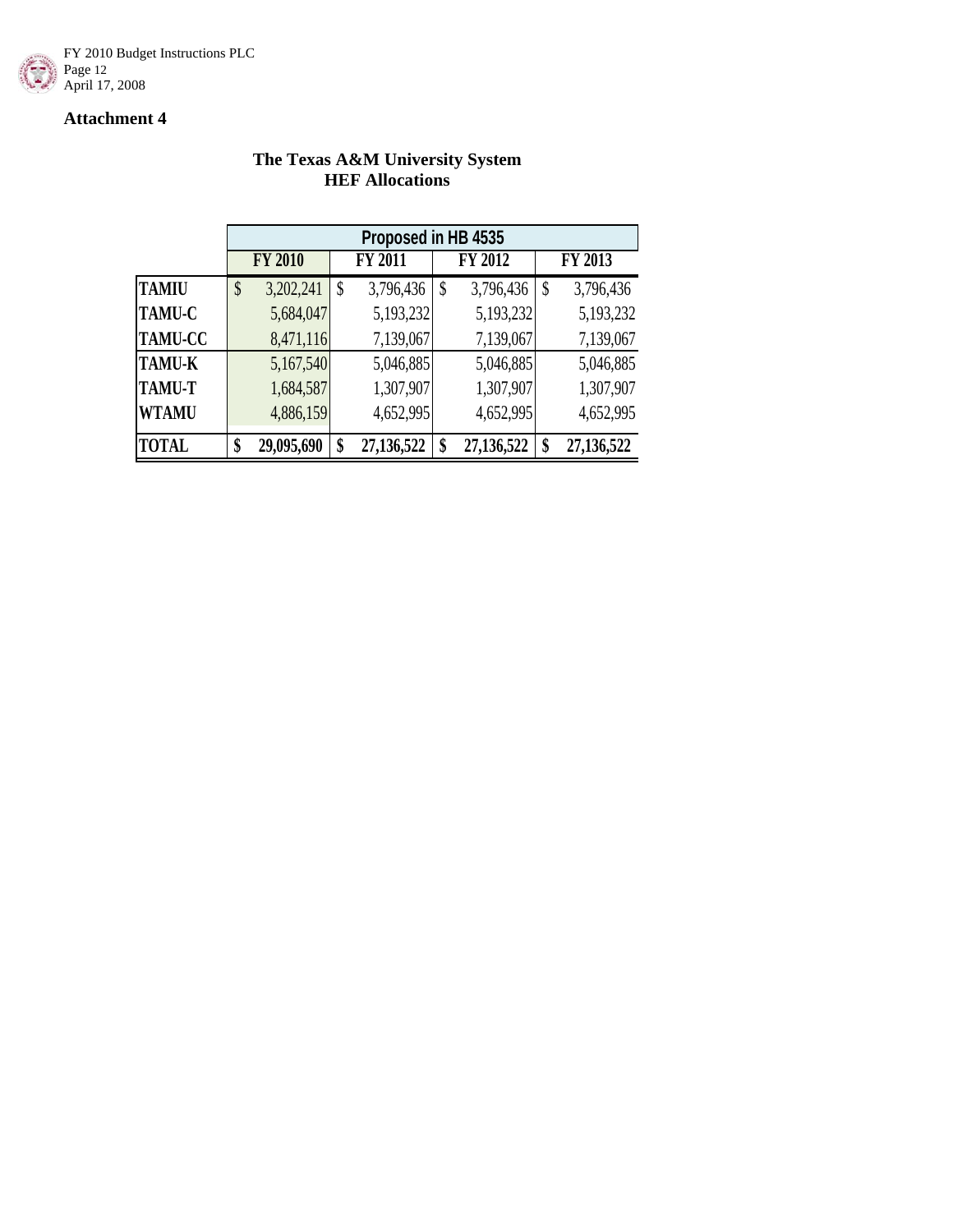

# **The Texas A&M University System FY 2010 Assessment Summary**

|                                                           | <b>TAMU CIS (for FAMIS)</b>   |                                 | TTVN/Wide Area Data Network (WAN) <sup>1</sup> |                    |                                       |                      |                       |            |
|-----------------------------------------------------------|-------------------------------|---------------------------------|------------------------------------------------|--------------------|---------------------------------------|----------------------|-----------------------|------------|
| <b>Member</b>                                             | <b>Operations</b>             | <b>Print</b><br><b>Estimate</b> | <b>Data</b><br><b>Network</b>                  | <b>Video</b>       | <b>Net Other</b><br>Fees <sup>2</sup> | <b>TOTAL</b>         | <b>System Offices</b> |            |
| <b>PVAMU</b><br><b>Tarleton</b><br><b>TAMU-Central Tx</b> | \$129,232<br>58,115<br>15,760 | \$64,756<br>130<br>206          | \$146,498<br>86,150                            | \$34,258<br>35,199 | \$77,830<br>120,204                   | \$258,586<br>241,553 | \$586,935<br>384,514  |            |
| <b>TAMIU</b>                                              | 46,295                        | 303                             | 106,136                                        | 32,685             | 29,623                                | 168,443              | 271,957               |            |
| <b>TAMU</b>                                               | 754'313                       | 65,308                          | 1,007,590                                      | 67,547             | (198, 115)                            | 877,022              | 2,837,337             |            |
| <b>TAMUG</b>                                              | 54,569                        | 4,192                           | 87,750                                         | 29,456             | 31,628                                | 148,834              | 108,123               |            |
| TAMU-C                                                    | 68,556                        | 381                             | 86,150                                         | 36,865             | 21,151                                | 144,166              | 331,714               |            |
| TAMU-CC<br>TAMU-K<br><b>TAMU-SA</b>                       | 63,040<br>67,177<br>15,760    | 4,400<br>8,899<br>2,060         | 91,325<br>104,450                              | 31,698<br>42,550   | 21,149<br>46,291                      | 144,172<br>193,291   | 426,620<br>403,622    |            |
| TAMU-T                                                    | 28,368                        | 412                             | 50,400                                         | 28,661             | 23,502                                | 102,563              | 139,206               |            |
| <b>WTAMU</b>                                              | 8,471                         | $\bf{0}$                        | 105,625                                        | 30,937             | 19,889                                | 156,451              | 251,198               |            |
| AgriLife RSCH                                             | 134,354                       | 13,695                          | 70,374                                         | 15,838             | 30,279                                | 116,491              | 608,107               | Deleted: - |
| AgriLife-EXT                                              | 72,299                        | 5,072                           | 50,286                                         | 16,515             | (5,048)                               | 61,752               | 297,087               |            |
| <b>TFS</b>                                                | 39,794                        | 13,744                          | 18,746                                         | 6,329              | 3,564                                 | 28,639               | 241,177               |            |
| <b>TVMDL</b>                                              | 7,092                         | 428                             | 24,721                                         | 6,982              | 1,992                                 | 33,695               | 125,620               |            |
| <b>TEES</b>                                               | 3,743                         | $\bf{0}$                        | 25,746                                         | 13,233             | 7,060                                 | 46,039               | 421,751               |            |
| <b>TEEX</b>                                               | 4,925                         | $\boldsymbol{2}$                | 28,045                                         | 15,119             | 3,190                                 | 46,353               | 287,087               |            |
| TTI                                                       | 78,406                        | 7,332                           | 63,589                                         | 14,067             | 11,977                                | 89,633               | 253,763               |            |
| <b>TAMHSC</b>                                             | 63,040                        | 6,821                           | 254,625                                        | 37,659             | 27,300                                | 319,584              | 446,184               |            |
| Res. Foundation                                           | 81,558                        | 16,630                          |                                                |                    |                                       |                      | 133,000               |            |
| <b>TAMUQ</b>                                              |                               |                                 | 27,725                                         | 30,125             | $\mathbf{0}$                          | 57,850               |                       |            |
| <b>System Offices</b>                                     | 175,133                       | 4,209                           | 62,198                                         | 27,804             | 10,595                                | 100,597              |                       |            |
| <b>TOTAL</b>                                              | 1.970.000                     | 218.980                         | 2.498.130                                      | 553.527            | 284.060                               | 3,335,717            | 8.555.000             |            |

1. This assessment provides commodity Internet, Internet2 Abilene, TAMUS wide intranet, intranet connection to the University of Texas System THENet network (TXBB), and videoconferencing services.

2. TAMU's Net Other Fees credit amount is for the "in kind" costs provided.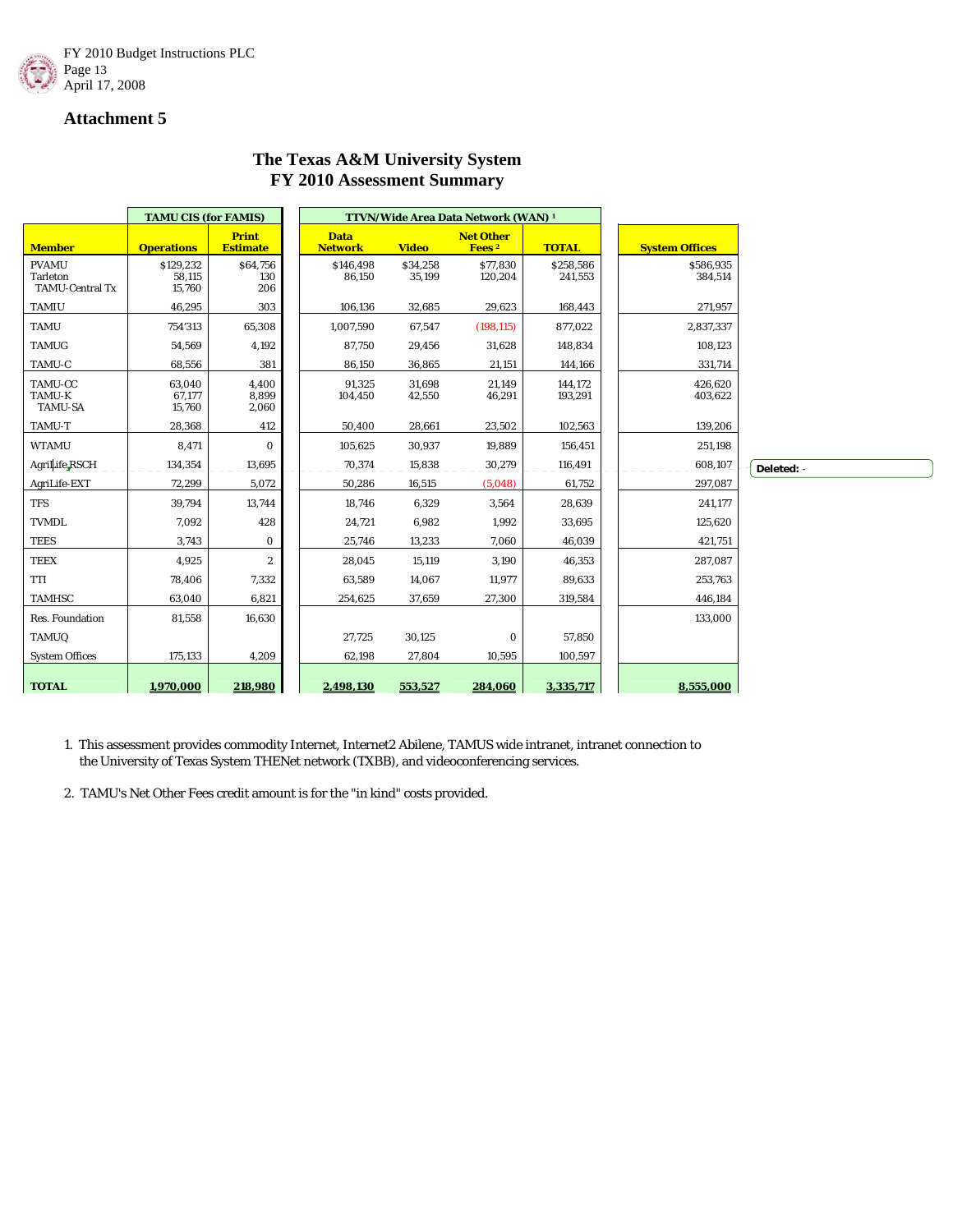

# **"OPEB" Other Post-Employment Benefits Schedule**

|                       |                 | <b>AFR Fund Group</b> |                  |                 |  |
|-----------------------|-----------------|-----------------------|------------------|-----------------|--|
|                       | $10$ (E&G)      | 20 (Designated)       | 30 (Auxiliary)   | <b>Total</b>    |  |
| <b>PVAMU</b>          | \$<br>5,976,662 | \$<br>313,103         | \$<br>402,271    | \$<br>6,692,036 |  |
| <b>TAMIU</b>          | 2,731,110       | 275,411               | 280,469          | 3,286,990       |  |
| <b>TARLETON</b>       | 4,445,457       | 915,597               | 471,775          | 5,832,829       |  |
| <b>TAMU</b>           | 36,733,182      | 5,863,432             | 5,051,566        | 47,648,180      |  |
| <b>TAMUG</b>          | 1,645,730       | 267,286               | 159,433          | 2,072,449       |  |
| <b>TAMUC</b>          | 4,458,374       | 405,196               | 420,944          | 5,284,514       |  |
| <b>TAMUCC</b>         | 5,134,762       | 1,009,904             | 508,314          | 6,652,980       |  |
| <b>TAMUK</b>          | 5,087,021       | 549,059               | 336,703          | 5,972,783       |  |
| <b>TAMUT</b>          | 923,061         | 45,355                | 16,532           | 984,948         |  |
| <b>WTAMU</b>          | 3,523,471       | 460,678               | 460,613          | 4,444,762       |  |
| <b>TAMHSC</b>         | 6,342,538       | 797,356               | 17,107           | 7,157,001       |  |
| <b>AL-RSRCH</b>       | 12,600,129      | 533,513               | 0                | 13,133,642      |  |
| <b>AL-EXT</b>         | 9,543,480       | 365,291               | $\overline{0}$   | 9,908,771       |  |
| <b>TFS</b>            | 2,529,479       | 114,545               | 0                | 2,644,024       |  |
| <b>TVMDL</b>          | 851,034         | 171                   | $\overline{0}$   | 851,205         |  |
| <b>TEES</b>           | 8,743,072       | 1,084,653             | $\overline{0}$   | 9,827,725       |  |
| <b>TEEX</b>           | 3,205,042       | 1,834                 | $\boldsymbol{0}$ | 3,206,876       |  |
| <b>TTI</b>            | 2,677,629       | 31,496                | $\overline{0}$   | 2,709,125       |  |
| <b>System Offices</b> | 885,090         | 1,112,889             | $\Omega$         | 1,997,979       |  |
| <b>Total:</b>         | \$118,036,323   | \$14,146,769          | \$8,125,727      | \$140,308,819   |  |
|                       |                 |                       |                  |                 |  |
|                       |                 |                       |                  |                 |  |
|                       |                 |                       |                  |                 |  |
|                       |                 |                       |                  |                 |  |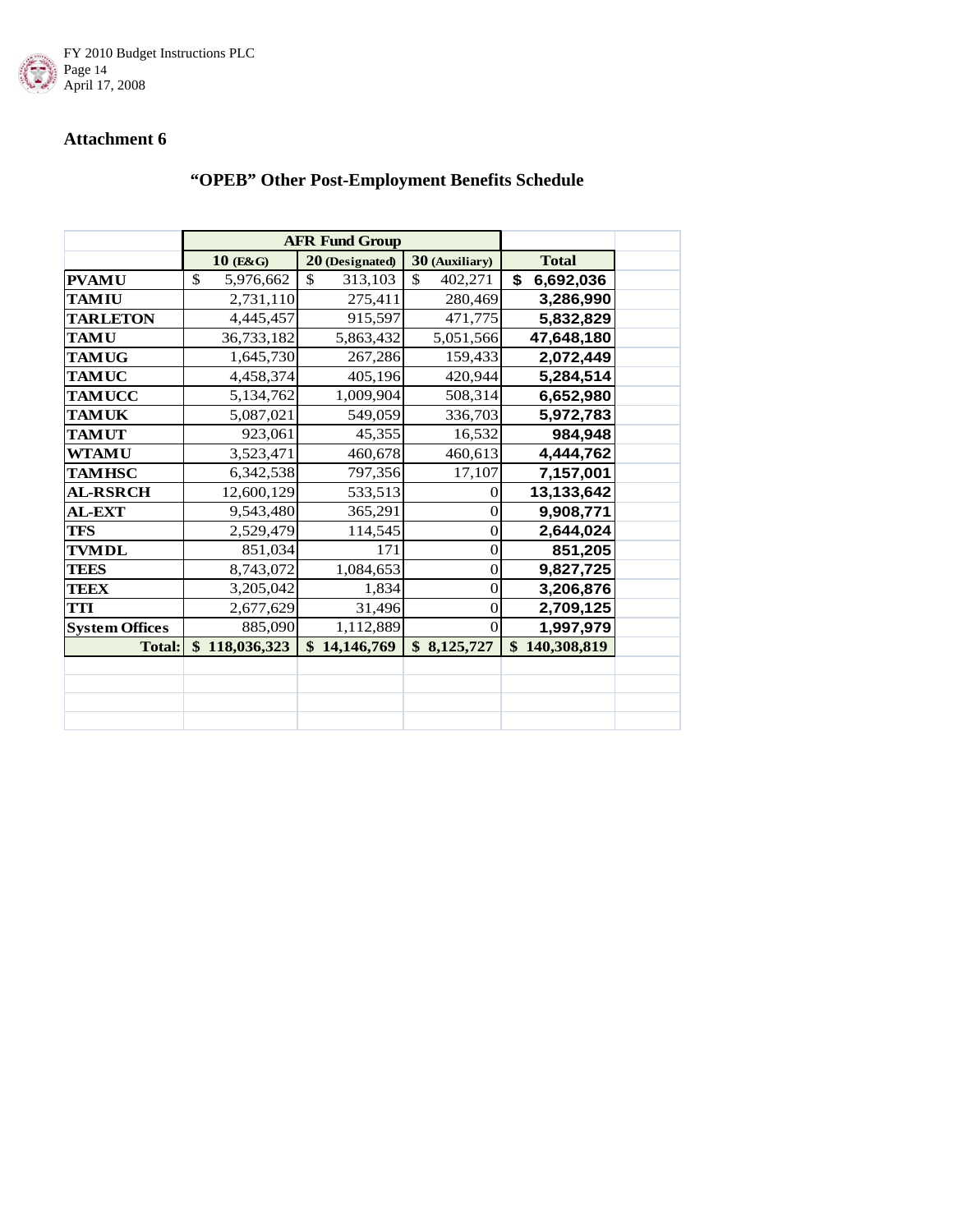

Workers Compensation Rates:

| <b>PVAMU</b>    | 0.15 | <b>AL-RSCH</b>        | 0.20 |
|-----------------|------|-----------------------|------|
|                 |      |                       |      |
| <b>Tarleton</b> | 0.10 | AL-EXT                | 0.40 |
| TAMIU           | 0.15 | TFS                   | 0.75 |
| TAMU            | 0.15 | <b>TVMDL</b>          | 0.10 |
| <b>TAMUG</b>    | 0.20 | TEES                  | 0.05 |
| <b>TAMUC</b>    | 0.50 | TEEX                  | 0.15 |
| <b>TAMUCC</b>   | 0.25 | TΤI                   | 0.05 |
| <b>TAMUK</b>    | 0.15 | <b>TAMHSC</b>         | 0.05 |
| <b>TAMUT</b>    | 0.05 | <b>System Offices</b> | 0.05 |
| <b>WTAMU</b>    | 0.15 |                       |      |

Self-insured Property Program – premiums\* for the period March 1, 2009 through February 28, 2010 are as follows:

|                           |    | <b>Renewal Total</b> |    | <b>Total Premiums</b> |
|---------------------------|----|----------------------|----|-----------------------|
| <b>Member</b>             |    | <b>Insured Value</b> |    | \$.03416 per \$100    |
| <b>PVAMU</b>              | \$ | 415,129,055          | \$ | 141,811               |
| <b>TAMIU</b>              | \$ | 227,531,748          | \$ | 77,727                |
| <b>TARLETON</b>           | \$ | 294,998,560          | \$ | 100,774               |
| <b>TAMU</b>               | \$ | 2,110,643,072        | \$ | 721,013               |
| <b>TAMUG</b>              | \$ | 122,262,452          | \$ | 41,766                |
| <b>TAMU-C</b>             | \$ | 332,962,620          | \$ | 113,743               |
| <b>TAMU-CC</b>            | \$ | 310,023,502          | \$ | 105,907               |
| <b>TAMU-K</b>             | \$ | 308,683,745          | \$ | 105,449               |
| <b>TAMU-T</b>             | \$ | 45,792,569           | \$ | 15,643                |
| <b>WTAMU</b>              | Ś  | 421,948,759          | Ś  | 144,141               |
| <b>TAMHSC</b>             | \$ | 295,483,401          | \$ | 100,940               |
| <b>AgriLife Extension</b> | \$ | 20,430,400           | \$ | 6,979                 |
| <b>TEEX</b>               | \$ | 49,018,949           | \$ | 16,745                |
| <b>System Offices</b>     | \$ | 20,640,565           | \$ | 7,051                 |
| <b>TOTAL</b>              | Ś  | 4,975,549,396        | \$ | 1,699,688             |

System members will pay the following amounts monthly for GIP and Basic Life Insurance Premiums on behalf of their employees:

| <b>Full-Time (100%)</b>    |        | Part-Time (50.00% - 99.99%)  |        |  |
|----------------------------|--------|------------------------------|--------|--|
| Employee Only              | 385.82 | <b>Employee Only</b>         | 192.91 |  |
| <b>Employee and Spouse</b> | 567.81 | <b>Employee and Spouse</b>   | 283.91 |  |
| Employee and Children      | 499.57 | <b>Employee and Children</b> | 249.79 |  |
| <b>Employee and Family</b> | 658.81 | <b>Employee and Family</b>   | 329.41 |  |
| Waiver                     | 192.91 | Waiver                       | 96.46  |  |